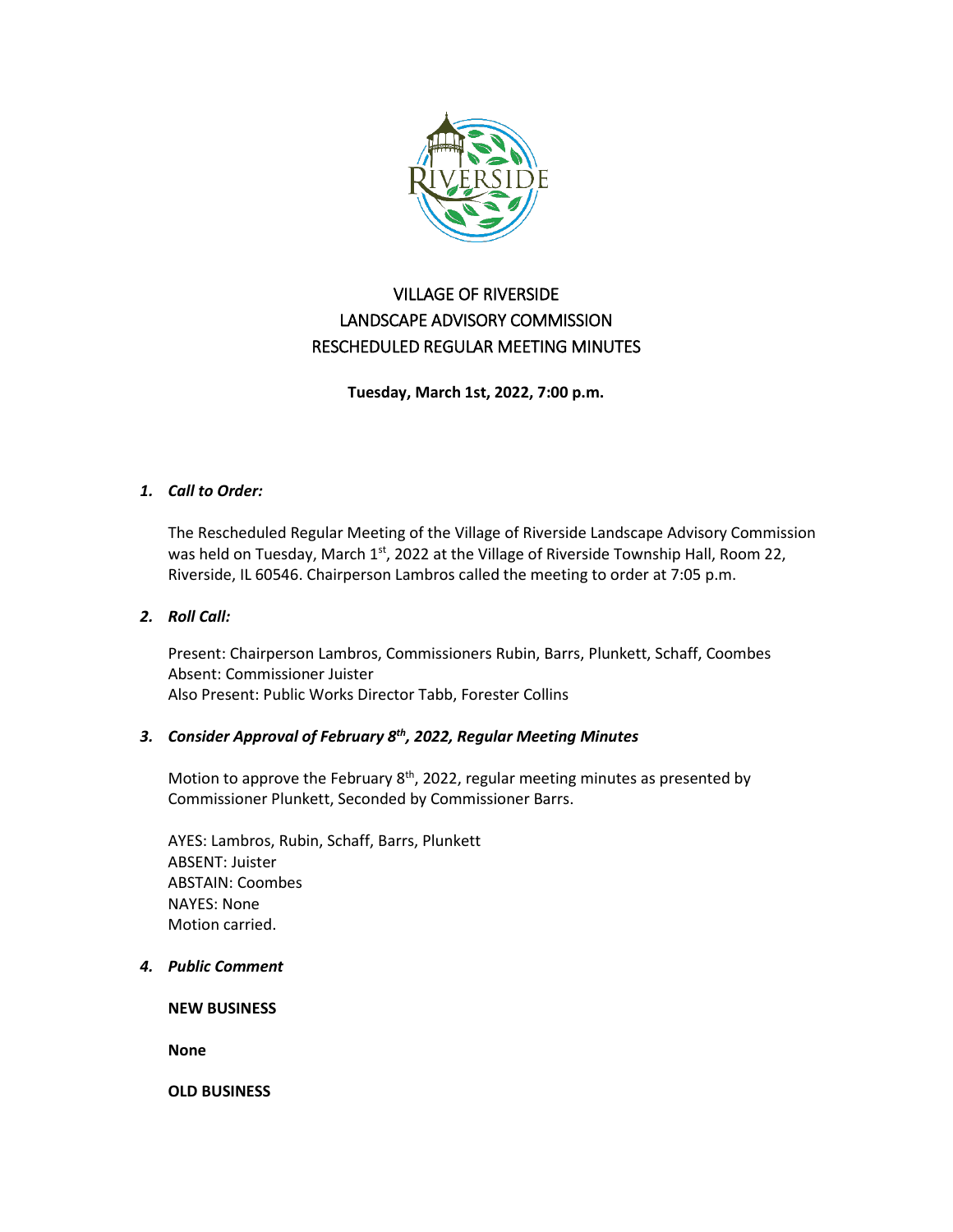- *5. Review and Discuss the Website –* Commissioner Coombes discussed website parameters with Manager Frances and mentioned that the Village is in the process of redoing their website. The website redesign is expected to begin in April.
- *6. Review and Discuss the LAC Logo –* Chairperson Lambros discussed the expense associated with the LAC creating its own logo and the possibility of using the Village's logo for future LAC marketing. Commissioner Coombes suggested using the Village logo on a case by case basis. The Commission agreed that they would use the Village's logo on specific marketing material.

# *7. Review and Discuss the 2022 Calendar*

- **A.** *March 5th Seed Starting with Riverside Community Garden & Library –* The Seed Starting Class will be held Saturday, March 5<sup>th</sup> at the Riverside Library, between 11:00-12:30, and the Community Seed Swap will also be held March 5<sup>th</sup> at the Riverside Library between 12:30-2:00.
- **B.** *April 29th Arbor Day Discussion* Forester Collins explained his Arbor Day events on April  $30<sup>th</sup>$  to include the planting of three trees in conjunction with a scheduled FLOS work day. Chairperson Lambros suggested the possibility of partnering with a school to plant a tree for Arbor Day 2023. Forester Collins spoke on the possibility of partnering will a different school each year for future Arbor Day tree plantings.
- **C.** *May Seed and Plant Swap with Riverside Community Garden & Library* A date has not yet been proposed for the May Seed and Plant Swap, however, it will most likely be towards the end of May and weather dependent.
- **D.** *Triangle 55 & Triangle 56 Updates* Chairperson Lambros explained that Triangle 55 is still in the works, but will need some additional approvals from Girl Scouts. Further information will be required for Triangle 56 to become a future project. Forester Collins stated he would collaborate with the GIS tech to resurrect the triangle map.
- **E.** *June Swan Pond Training –* Forester Collins reached out to Integrated Land Management, which suggested three, two hour training sessions at a cost of \$300 per session. Collins talked about the process of naturalizing Swan Pond using various methods. Chairperson Lambros questioned whether the LAC could raise funds for future LAC expenses. Commissioner Coombes noted previous feedback from the Village that would require approval from the Board in order to allow the LAC to fundraise and process money similar to other Village associated organizations such as the museum and farmers market.
- **F.** *July 4th Celebration –* The Commission discussed and planned having a LAC table located in Guthrie park after the parade to host a craft for the kids. Possible raffles were discussed as well. Commissioner Plunkett agreed to staff the table for the event.
- **G.** *Farmers Market –* Chairperson Lambros mentioned that the date for the LAC Farmers Market table is September 14<sup>th,</sup> 2022. An additional date is being sought.
- **H.** *September 18th Picnic by The Pond –* The Olmsted 200 organization has requested marketing material from the LAC to help promote the Picnic by The Pond event. Commissioners Schaff and Rubin to continue work on a picnic logo.
- **I.** *Oaktober –* Chairperson Lambros mentioned that additional chalk may not be needed in 2022 due to an abundance left over from 2021. Promotional opportunities were discussed to increase the public awareness of Oaktober such as providing chalk bags at the Farmers Market.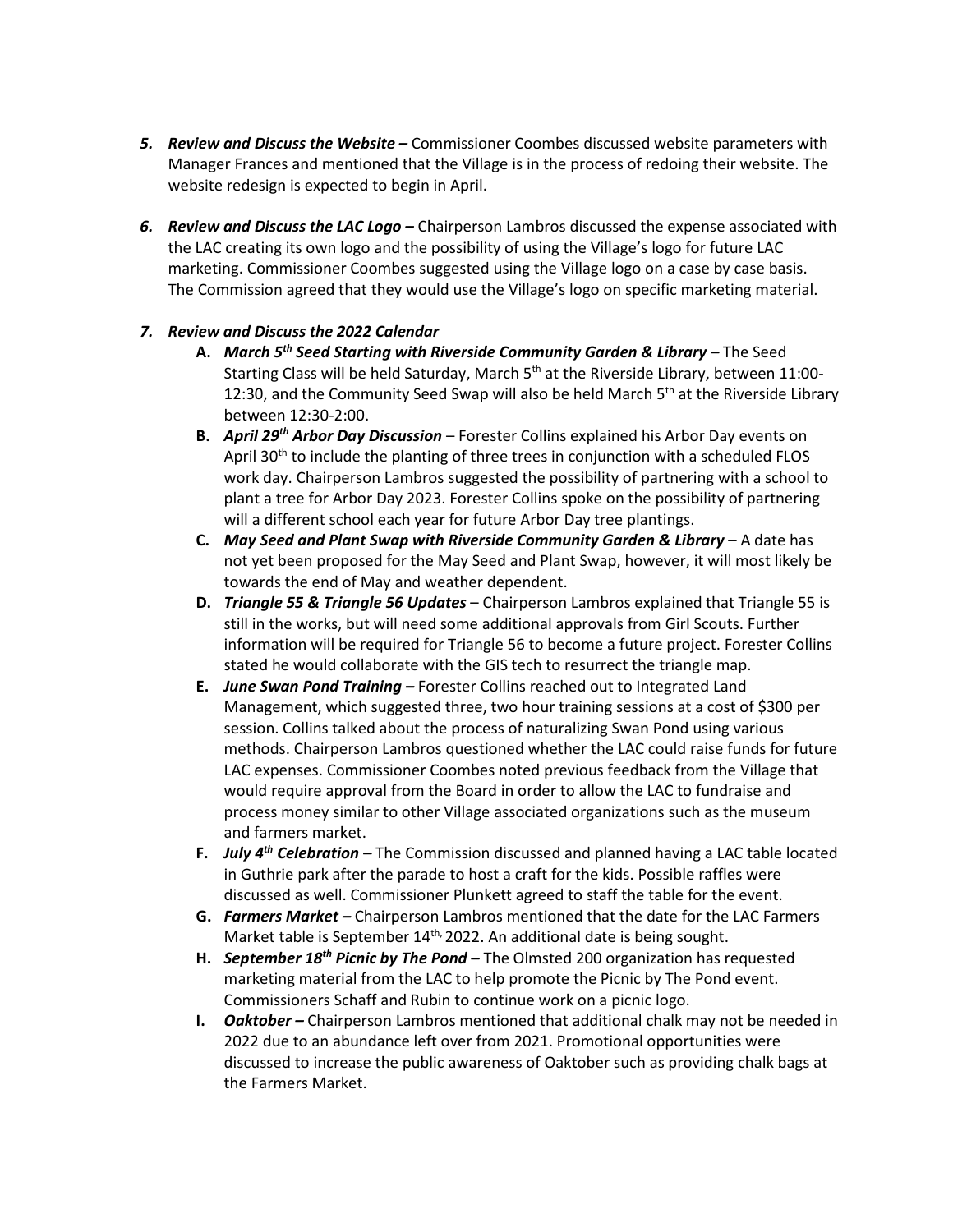*8. Review and Discuss New Tri Fold for Residences –* Commissioner Coombes discussed setting up a meeting with Forester Collins to discuss additions to the proposed tri fold. Forester Collins explained he would like to see trifold content to include forestry generalizations as opposed to specifics. It was agreed that trifold content and informational links may need to be coordinated with the Village's website update.

# *9. Chairpersons Report*

*A. Message to the Village Board of Trustees* – Chairperson Lambros thanked Director Tabb for summarizing the LAC 2022 Calendar at a previous Village Board meeting.

Chairperson Lambros discussed possibly collaborating with the Parks and Rec Department for future Scout projects.

*B. Video Push to Olmsted 200* - Chairperson Lambros discussed pushing the LAC video out to the Olmsted 200 organization for potential marketing opportunities. Chairperson Lambros to report back to the Commission after she reaches out to the Olmsted 200 organization.

# *10. Standing Discussion Topics*

# *A. Master Landscape Plan*

- *Swan Pond Update –* Commissioners Schaff and Rubin continue to review and work on the update.
- *Triangles – Review –* Commissioner Plunkett discussed various triangles throughout town that can use weeding. In addition, Commissioner Plunkett proposed reviewing the Master Landscape Plan every two years including the triangles and parks. Commissioner Plunkett to recommend certain triangles for future projects. Forester Collins mentioned that July 23<sup>rd</sup> was set aside by FLOS to work on the Longcommon & Akenside triangle.

# *B. Outreach and Education*

- *Upcoming Events –* Seed Starting class and Community Seed Swap will be held at the Riverside Library on March 5th.
- *Marketing –* No additional information.
- *Volunteerism –* Forester Collins mentioned various FLOS workdays were scheduled, including, July  $23<sup>rd</sup>$  on the Longcommon & Akenside triangle.
- *Nature Viewer –* Commissioner Rubin created a QR code to display photos captured from the Nature Viewer located in the Library.

*11. Foresters Report* – Forester Collins noted the Village receiving a Growth Award for the work he did on canopy estimation. Collins discussed his collaboration with FLOS on scheduling the 2022 volunteer days. Collins noted his shift to the Village's spring tree planting program and the scheduling of approximately 65 trees.

## **OTHER BUSINESS**

## *12. Adjournment*

Motion to adjourn at 8:56 p.m. by Commissioner Rubin. Seconded by Commissioner Schaff.